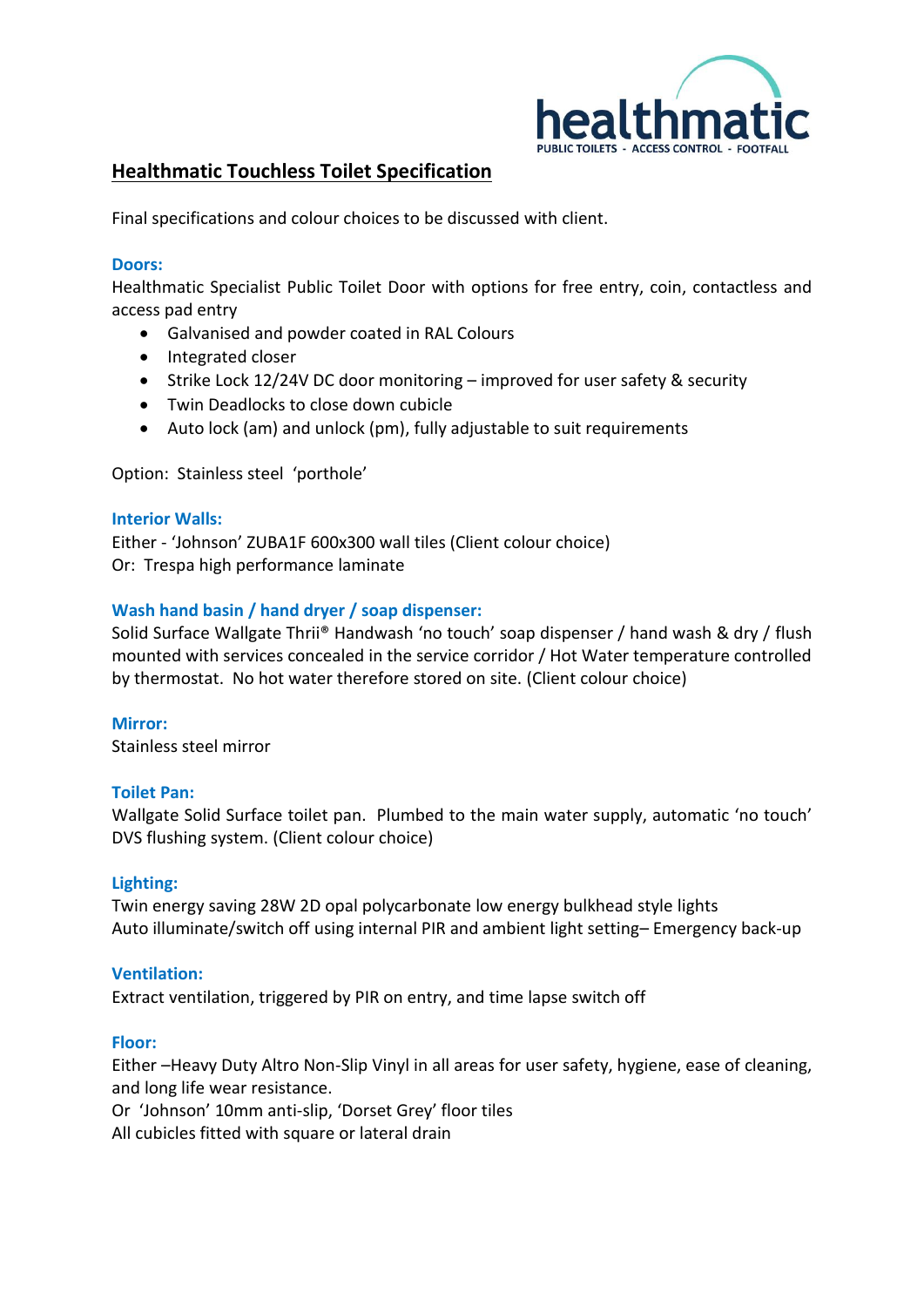

**Babychange:** Option for Babychange. Fold down table by babypoint.

## **Waste, Sanitary and Sharps Bins:**

Options for:

- Stainless steel Sharps bin, fitted through wall into service area.
- Solid surface single bin ( By Wallgate)
- Stainless Steel twin Bin, fitted through wall into service area. ( Marked for Sanitary, Sharps, General waste as required)
- Solid surface OR Stainless Steel Integrated Three in One bin and dispenser Sharps, toilet paper and general waste bin

#### **DDA cubicle:**

Low-level & mid height alarm pull cord to activate audible warning signal plus activates external flashing red light – with internal cubicle reset Two Coat Hooks High visibility contrasting colour coated steel support-rails Door fitted internally with full width pull handle

Additional Options: Colostomy shelf Babychange Pull cord replaced with twin EAO push button bezzles

#### **Service Area:**

An area within the existing building to be prepared for 'service' access to electrical / mechanical and consumable equipment to replenish same. To incorporate a stainless steel sink unit.